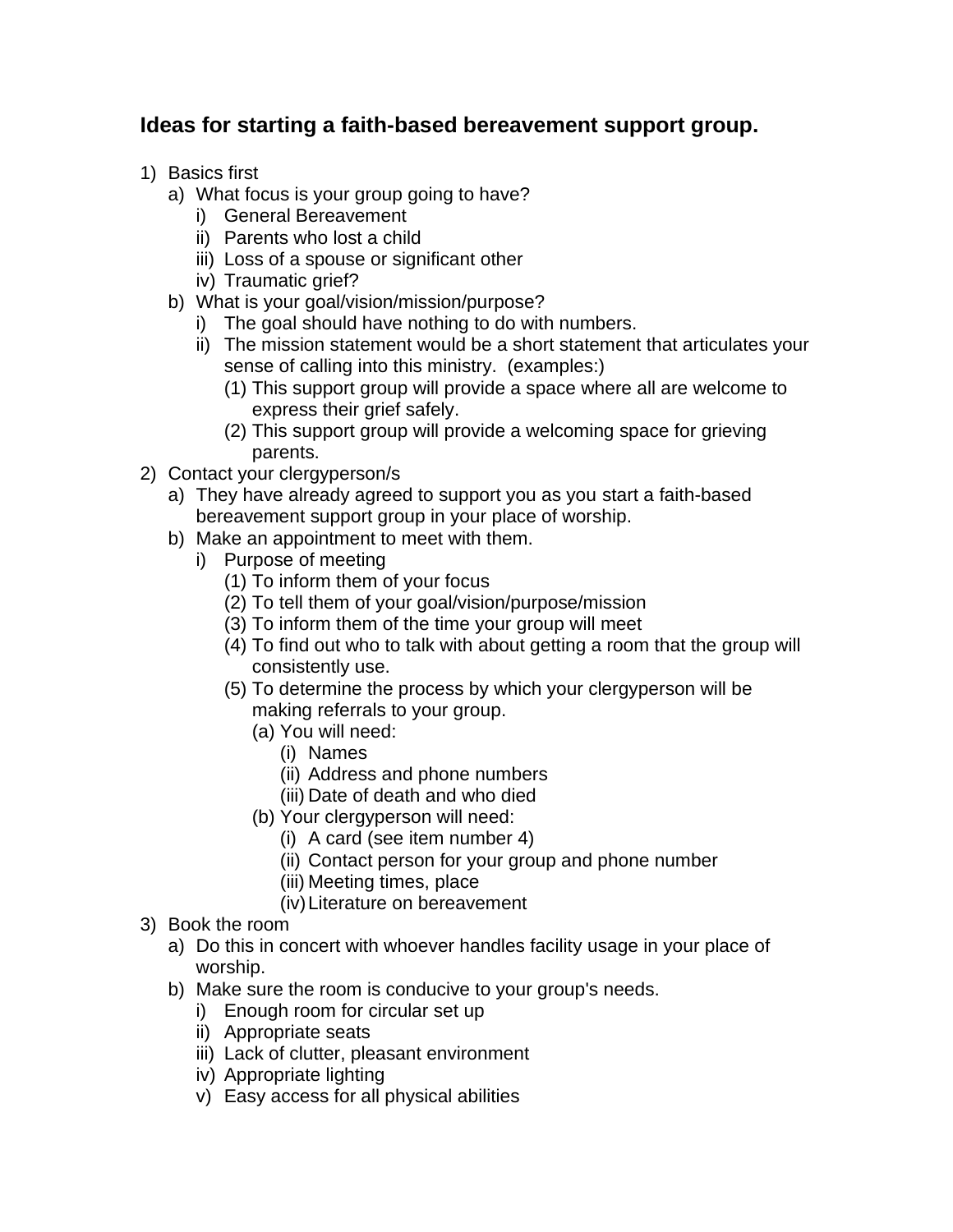- vi) Refreshments area
- c) Be clear on what expectations there are for set up, clean up, tear down, air conditioning, etc.
- d) Be clear on what you need
	- i) Times that work for you, once a time is agreed on; keep it.
	- ii) Keys or a reliable person to unlock and relock doors for you.
- 4) Print cards
	- a) Create a business card size invitation to your support group
		- i) Include time, map to the location, address, contact phone and name, focus of the group.
- 5) Enlist your friends (this will assure at least four people at your meeting)
	- a) Get two friends to help you get started
		- i) If friends have experienced loss in their lives, they are welcome to share in the group.
		- ii) If friends have not experienced grief in their lives, ask them to sit in the group but not to speak
		- iii) Jobs for your friends
			- (1) Refreshments person have this person bring and set up light refreshments at each group meeting
			- (2) Greeter have this person meet the participants as they arrive and help them to find the refreshments, restrooms, meeting rooms, etc.
- 6) Make sure people can find you
	- a) Map, address, phone number on the card.
	- b) Signs pointing the way to the room in the building
- 7) Get referrals to the group from clergyperson
	- a) Recent deaths
	- b) 3<sup>rd</sup> month, 6<sup>th</sup> month, and one year anniversaries of loss
- 8) Make connections with referrals
	- a) Remember connecting with, being with, being present with people is the key.
		- i) It relates to everything from getting started through the group process.
		- ii) Example: advertising the support group in the church newsletter or bulletin is essential but this is not going to get people there. It will only inform them of its existence.
		- iii) People will come when they are touched personally by the facilitator, a group participant, or perhaps their clergyperson.
		- iv) When approaching someone you want to invite
			- (1) Let your immediate purpose be: to be present with them in this brief moment simply.
			- (2) Don't worry about "getting them to the meeting." They will come when they are ready and if they feel a need for the group.
			- (3) Right now, just be present with them.
				- (a) You only need 5 minutes
					- (i) Tell them who you are (name and the group you are facilitating)